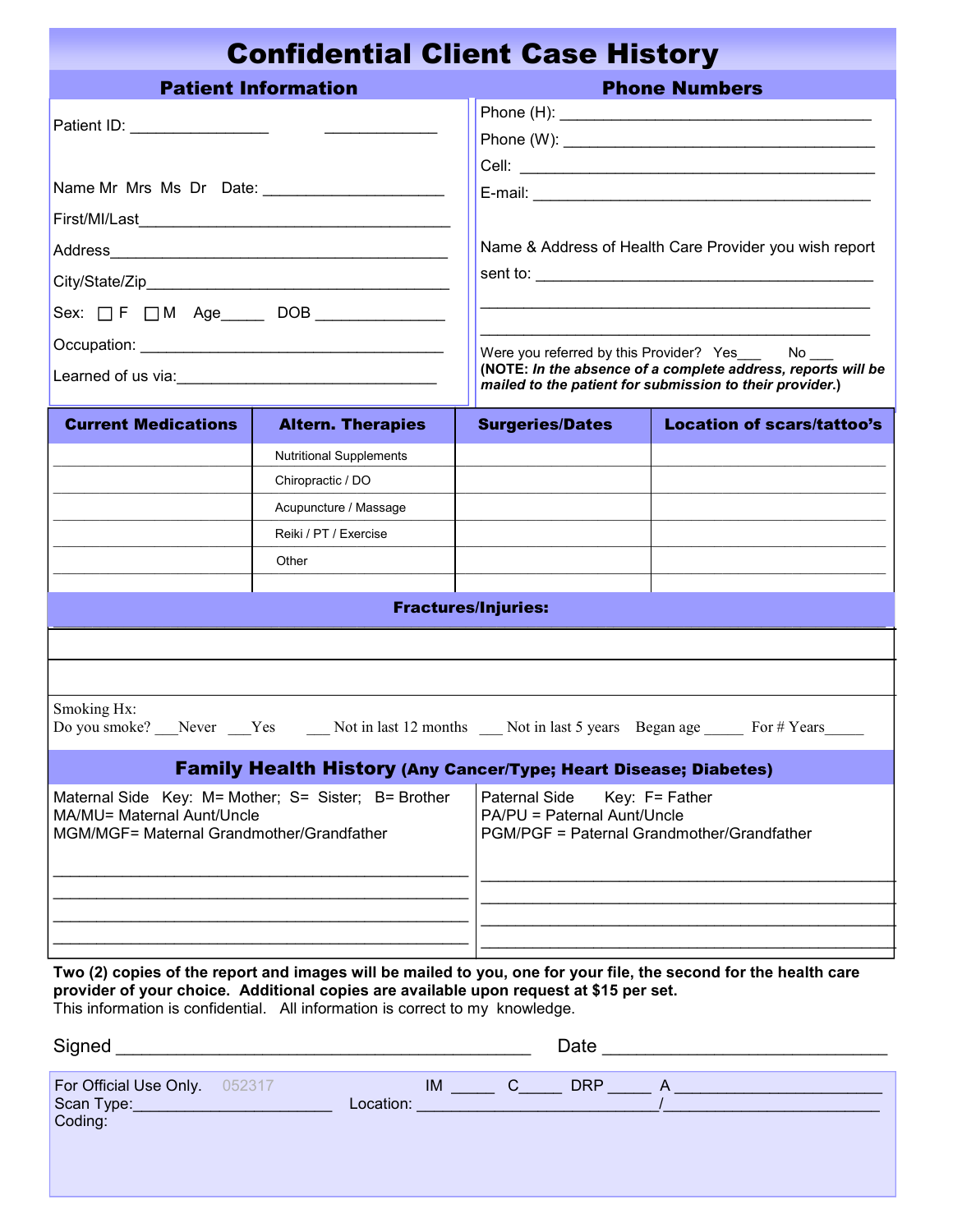### Current Health Questionnaire

All information given in the questionnaire will remain strictly confidential and will only be released to the reporting thermologist and any other practitioner that you specify.

Name: \_\_\_\_\_\_\_\_\_\_\_\_\_\_\_\_\_\_\_\_\_\_\_\_\_\_\_\_\_\_\_\_\_\_\_\_\_\_\_\_\_\_\_ Birthdate: \_\_\_\_\_\_\_\_\_\_\_\_\_\_\_\_

### **Please make notations as related to the area(s) for which this study is being performed.**

| <b>Please Show areas of:</b>                |          | $\sigma_{\rm eff}$<br>R<br>$-1 - 1$ | R |    | L             |
|---------------------------------------------|----------|-------------------------------------|---|----|---------------|
| Main Pain                                   | ⋇        |                                     |   |    |               |
| Secondary Pain                              |          |                                     |   | 朝時 | $J_{\rm eff}$ |
| Numbness                                    | 11111111 |                                     |   |    |               |
| Pins and needles                            |          |                                     |   |    |               |
| Skin lesions / scaring / piercing / tattoos |          |                                     |   |    |               |

# Health History: Note "C" for current conditions or "P" for those in the past

| $\Box$ Head Region:            | Vascular<br>$\Box$                   | $\Box$ Other Organs     | Anemia                    |
|--------------------------------|--------------------------------------|-------------------------|---------------------------|
| <b>Migraine Headaches</b>      | <b>Blood Clots</b>                   | <b>Adrenal Stress</b>   | <b>Allergies</b>          |
| <b>Sinus Problems</b>          | <b>Heart Disease</b>                 | <b>Kidney Disease</b>   | Cancer/Tumors/Growths     |
| Cataracts                      | <b>High Blood Pressure</b>           | <b>Liver Disease</b>    | <b>Diabetes</b>           |
| Glaucoma                       | <b>High Cholesterol</b>              | <b>Hepatitis</b>        | <b>Epilepsy</b>           |
| $TMJ - R / L$                  | Pacemaker                            | Other                   | Fibromyalgia/CFS          |
| Ear Infection                  | Poor Circulation                     |                         | Gout                      |
| <b>Hearing Loss</b>            | <b>Stroke</b>                        | □ Muscular/Skeletal     | Hernia                    |
| Tinnitus                       | <b>Vascular Disorder</b>             | <b>Arthritis</b>        | <b>Multiple Sclerosis</b> |
| Other                          | <b>Varicose Veins</b>                | Carpel Tunnel R or L    | Parkinson's Disease       |
|                                | Other                                | <b>Herniated Disk</b>   | <b>Prosthesis</b>         |
| □ Neck Region                  |                                      | Joint Degeneration      | <b>Shingles</b>           |
| Thyroid (Hypo/Hyper)           | <b>Digestive Disorders</b><br>$\Box$ | Nerve Damage            | Other                     |
| <b>Carotid Arteries Narrow</b> | <b>Gastric Reflux</b>                | Osteoporosis/penia      |                           |
| Sore Throat (on scan           | Indigestion                          | Other                   |                           |
| date)                          | Irritable Bowel Syn                  |                         |                           |
| Other                          | <b>Diverticulitis</b>                | Female<br>$\Box$        | $\Box$ Dental             |
|                                | Polyps                               | <b>Hot Flashes</b>      | <b>Last Visit</b>         |
| □ Lungs                        | <b>Ulcers</b>                        | Hysterectomy            | Purpose:                  |
| Asthma                         | <b>Frequent Urination</b>            | <b>Ovarian Fibroids</b> |                           |
| <b>Bronchitis</b>              | Colonoscopy                          | <b>Uterine Fibroids</b> |                           |
| Pneumonia                      | Other                                | Vaginal Infection       | Root Canals #             |
| COPD/Emphysema                 |                                      | Other                   | <b>Extracted Teeth:</b>   |
| Cold/Flu (on scan date)        | <b>Skin</b><br>$\Box$                |                         | Partials Upper<br>Lower   |
| Emphysema                      | Acne (on scan date)                  | Males<br>$\Box$         | Permanents<br>N<br>Y      |
| <b>Tuberculosis</b>            | Rash (on scan date)                  | <b>Prostate Problem</b> | <b>Amalgams Removed?</b>  |
| Other                          |                                      | Vasectomy               | Chew gum regularly?       |
|                                | Other                                | Other                   | Braces (age)?             |
|                                |                                      |                         |                           |
|                                |                                      |                         |                           |

Primary reason(s) for having a Thermography Scan:

### **Patient Disclosure**

 I understand that the Report generated from my images is intended for use by trained health care providers to assist in evaluation, diagnosis and treatment. I further understand that the Report is not intended to bus used by individuals for self-evaluation or self-diagnosis. I understand that the Report will not tell me whether I have any illness, disease, or other condition but will be an analysis of the Images with respect only to the thermographic findings of the areas discussed in the Report.

By signing below, I certify that I have read and understand the statements above and consent to the examination.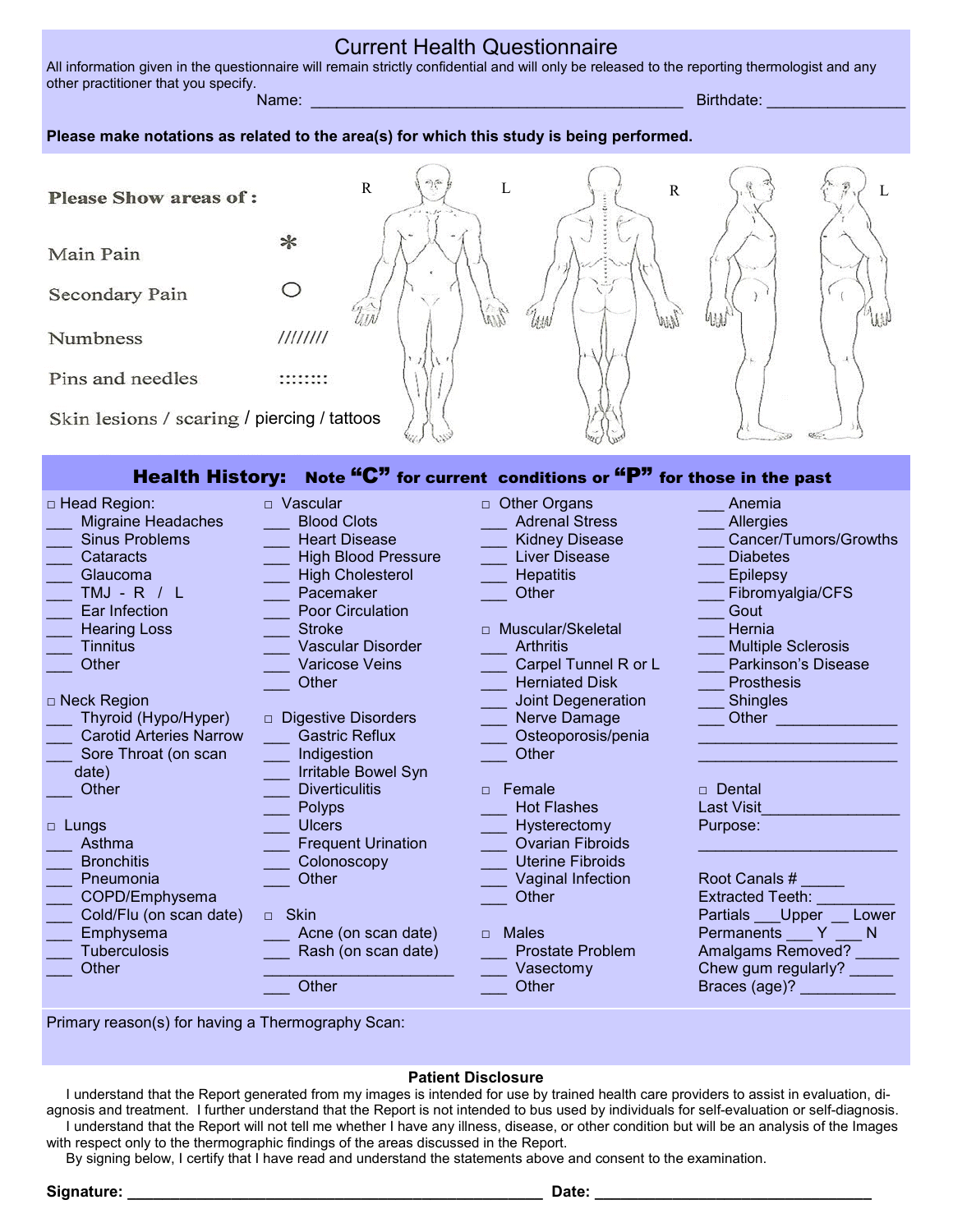All information given in the questionnaire will remain strictly confidential and will only be divulged to the reporting thermologist and any other practitioner that you specify.

# Breast Thermography Confidential Questionnaire

|    |                                                                                                                                            | Yes         | No |
|----|--------------------------------------------------------------------------------------------------------------------------------------------|-------------|----|
| 1. | Do you have any close relative who has had breast cancer?                                                                                  |             |    |
| 2. | Have you ever been diagnosed with breast cancer?                                                                                           |             |    |
| 3. | Have you ever been diagnosed with any other breast disease (fibrocystic)? $\Box$                                                           |             |    |
| 4. | Have you had any biopsies or surgeries to your breasts?                                                                                    | $\Box$      |    |
| 5. | Have you had any breast cosmetic surgery or implants? Date                                                                                 | $\Box$      |    |
| 6. | Have you had a mammogram in the past 12 months?                                                                                            | $\Box$      | П  |
| 7. | Have you had a mammogram in the past 5 years?                                                                                              |             |    |
| 8. | Have you had abnormal results from any breast testing?                                                                                     |             |    |
| 9. |                                                                                                                                            |             |    |
|    | 10. Have you suffered with cancer of the womb?                                                                                             | ▏           |    |
|    | 11. Have you had pharmaceutical hormone replacement therapy?                                                                               |             |    |
|    | 12. Do you have an annual physical examination by a doctor?                                                                                | $\Box$      |    |
|    |                                                                                                                                            | $\Box$      |    |
|    | 14. Did your periods start before the age of 12?                                                                                           |             |    |
|    | 15 Did your periods finish after age 50?                                                                                                   |             |    |
|    | 16. How many mammograms have you had in total?                                                                                             |             |    |
|    | 17. What was your age when you had your first mammogram?                                                                                   |             |    |
|    | 18. How many births have you had? ________ Your age at birth of first child: _______ # Breast Fed: ______                                  |             |    |
|    | 19. Do you smoke? $\Box$ Yes $\Box$ Never $\Box$ Not in last 12 months $\Box$ Not in last 5 years                                          |             |    |
|    |                                                                                                                                            |             |    |
|    | <b>Right Breast</b><br>Have you recently had any of these breast symptoms:<br>Pain                                                         | Left Breast |    |
|    | Tenderness                                                                                                                                 |             |    |
|    | Lumps                                                                                                                                      |             |    |
|    | Change in breast size<br>Areas of skin thickening or dimpling                                                                              |             |    |
|    | Secretions of the nipple                                                                                                                   |             |    |
|    |                                                                                                                                            |             |    |
|    | <b>Diagnosed with Breast Cancer:</b><br>Key: $UO = Upper$ Outer $UI = Upper$ Inner $LO = Lower$ Outer $LI = Lower$ Inner                   |             |    |
|    | Cancer types: Metastatic Local Lymph node involvement ________                                                                             |             |    |
|    |                                                                                                                                            |             |    |
|    | When diagnosed: Month Year LO<br>Where (left breast): UO<br>Where (right breast): UO<br>Treatment: Surgery Chemo Radiation Dther None None |             |    |
|    |                                                                                                                                            |             |    |
|    |                                                                                                                                            |             |    |
|    | Diagnosed with other breast conditions: (please report other types of disease in the history)                                              |             |    |
|    | Disease types: Fibrocystic _______ Cystic ________ Mastitis _______ Abscess _______ Other _______                                          |             |    |
|    | Breast biopsies or surgery: (Please list dates and any known results)                                                                      |             |    |
|    | Where (left breast): $UO$ $UI$ $UO$ $LO$ $LI$ $UI$ $Nipple$                                                                                |             |    |
|    | Where (right breast): UO ______ UI ______ LO _____ LI _____ Nipple _____<br>When:                                                          |             |    |